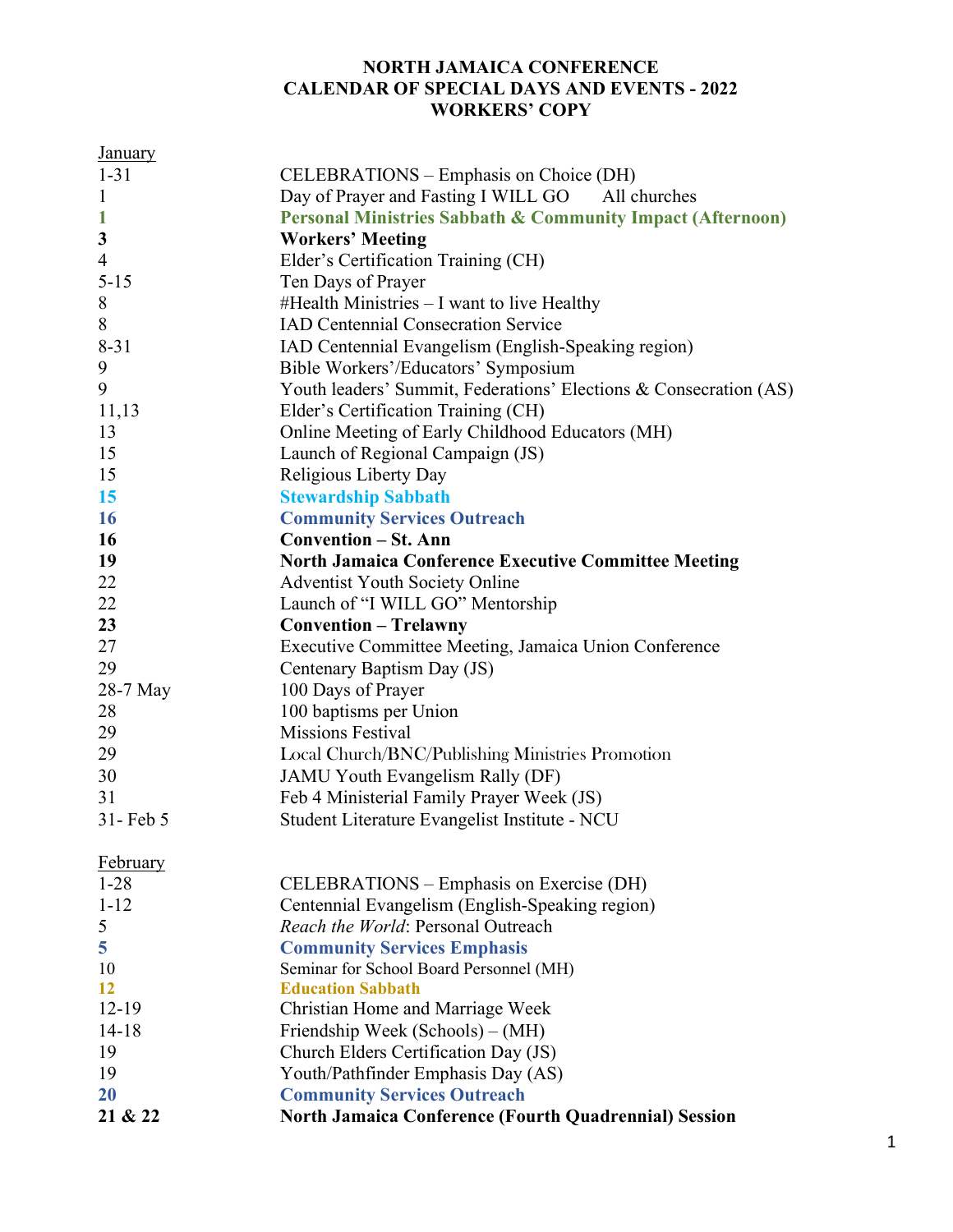| 24                  | Executive Committee Meeting, Jamaica Union Conference                                    |
|---------------------|------------------------------------------------------------------------------------------|
| 26                  | Centenary Baptism Day (JS)                                                               |
| 26                  | <b>Installation of NJC Elected Officials</b>                                             |
| 27                  | <b>JAMU Youth Leadership Summit</b>                                                      |
| March               |                                                                                          |
| $1 - 31$            | CELEBRATIONS – Emphasis on Liquids (DH)                                                  |
| $\mathbf{1}$        | Health, Women and Children Ministries Training (CS)                                      |
| $1 - 2$             | Youth & Health Hike (AS)                                                                 |
| 15                  | Women's Day of Prayer                                                                    |
| 5                   | <b>Personal Ministries Sabbath Community Impact (Afternoon)</b>                          |
| 6                   | Children's and Adolescent Ministries (CHAM) Leaders' Conference (LV)                     |
| $6 - 12$            | Possibility Week (AC)                                                                    |
| 12                  | Possibility Day (AC)                                                                     |
| $7 - 11$            | Week of Prayer in Adventist Institutions in Inter-America                                |
| 9                   | Day of Prayer in Adventist Educational Institutions-Hybrid                               |
| 9                   | Grand Opening of MAPS (Master Guide, Adventurer, Pathfinder & Senior Youth)              |
|                     | Resource Center - YMD & AC's                                                             |
| 12                  | <b>Adventist World Radio</b>                                                             |
| <b>16</b>           | <b>North Jamaica Conference Executive Committee Meeting</b>                              |
| $19 - 26$           | Youth Week of Prayer                                                                     |
| 19                  | Global Youth Day/Global Children's Day                                                   |
| <b>20</b>           | <b>Community Services Outreach</b>                                                       |
| 26                  | #Christian Education                                                                     |
| 26                  | Adventist Possibility Ministries Task Force                                              |
| 26                  | Public Campus Ministries Emphasis Day (DF)                                               |
| 26<br>26            | JAMU Elders' Affirmation Day (JS)<br>JAMU Centenary Baptism Day (JS)                     |
| 27                  | "Kairete" Schools Festival of the Arts (MH)                                              |
| 27- April 9         | Breaking the Glass Ceiling-Health Evangelism Series                                      |
| 31                  | Executive Committee Meeting, Jamaica Union Conference                                    |
|                     |                                                                                          |
| April               |                                                                                          |
| $1 - 31$            | <b>CELEBRATIONS</b> – Emphasis on Environment (DH)                                       |
| $1 - 30$            | Publishing/Literature Emphasis Month                                                     |
| 2                   | JAMU Youth Homecoming (DF)                                                               |
| $\overline{2}$      | Day of Prayer and Fasting                                                                |
| $\mathbf{2}$        | <b>Personal Ministries Sabbath Community Impact (Afternoon)</b>                          |
| $\overline{c}$<br>5 | #Youth Spiritual Commitment Celebration (Northern Hemisphere)<br><b>Pastors' Meeting</b> |
| 7                   | World Health Day                                                                         |
| 7                   | Women's Ministries Health                                                                |
| 9                   | Friends of Hope Day (Visitor's Day)                                                      |
| 9                   | Hope Channel International                                                               |
| 10-29 October       | <b>Missionary Book</b>                                                                   |
| $11 - 23$           | School Evangelism Week (MH)                                                              |
| $12 - 23$           | Medical Missionaries Training (CS)                                                       |
| $14 - 18$           | Online Easter Camporee - TAF, SAF, YMD                                                   |
| 15                  | Centennial Family Worship                                                                |
| 16                  | <b>Adventist Youth Society Online</b>                                                    |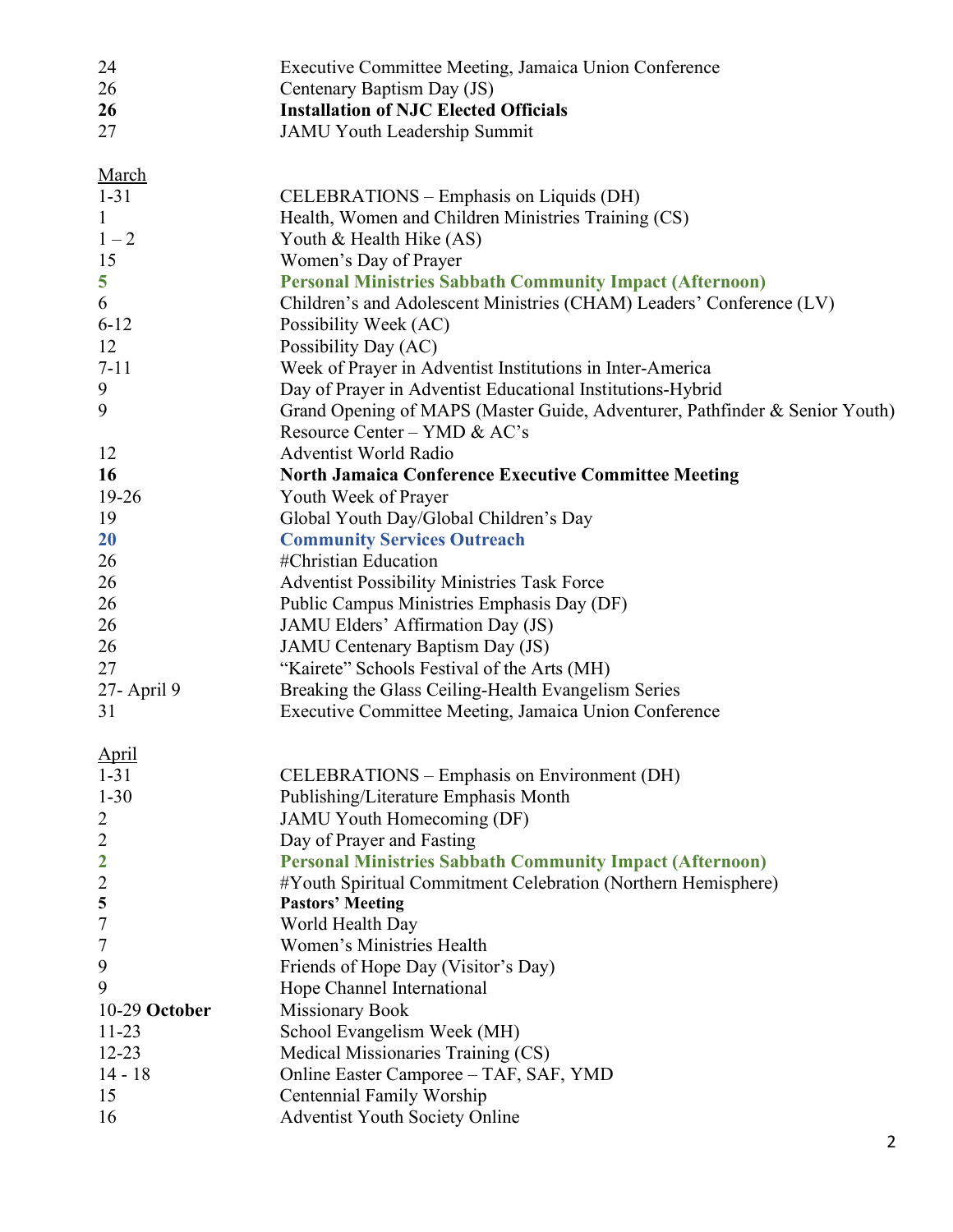| $16 - 22$      | #Literature Evangelism Rally Week                                           |
|----------------|-----------------------------------------------------------------------------|
| 16             | World Impact Day—for Distribution of Missionary Book                        |
| <b>16</b>      | <b>Stewardship Sabbath</b>                                                  |
| 17             | <b>Community Services Outreach</b>                                          |
| 17             | ASi Business and Professional Summit, Northern Caribbean University (JS)    |
| 17             | Virtual Literature Expo & Book Fair                                         |
| 18-23          | Virtual Educational Evangelism                                              |
| 21             | JAMU Licentiate & amp; Interns Council (JS)                                 |
| 23             | Adventist Possibility Ministries Day-Festival of Adventist Possibility Min. |
| $23 - 24$      | Publishing Ministries Convention & amp; Coordinators Training (DH)          |
| $24 - 30$      | <b>Administrative Professionals Week</b>                                    |
| 27             | Administrative Professionals Day                                            |
| 28             | Executive Committee Meeting, Jamaica Union Conference                       |
| 30             | JAMU Centenary Baptism Day (JS)                                             |
| 30             | Local Church/BNC/Publishing Ministries Promotion                            |
|                |                                                                             |
| May            |                                                                             |
| $1 - 31$       | CELEBRATIONS – Emphasis on Beliefs (DH)                                     |
| $1 - 31$       | Child Month (LV)                                                            |
| 1, 8, 15       | Family Life Educators' Certification (FLEC), North Jamaica Conference (RD)  |
| $1 - 31$       | Children Evangelism                                                         |
| $\overline{4}$ | Teachers' Day (MH)                                                          |
| $4 - 5$        | JAMU Chaplaincy Advisory for Chaplains and Pastors (DF)                     |
| $6 - 8$        | Evangelism Conference (Online)                                              |
| $\tau$         | Reach the World: Using Communication Channels                               |
| $7 - 28$       | Drug Awareness Month                                                        |
| 8              | Teachers' Convention (MH)                                                   |
| $8 - 14$       | Dealing with Addictions Emphasis Week                                       |
| 12             | <b>Publishing Ministries Sabbath</b>                                        |
| 14             | <i>Reach the World:</i> In the Community                                    |
| 14             | <b>Adventist Volunteer Service Day</b>                                      |
| $15 - 28$      | Cross Cultural Evangelism (JS)                                              |
| <b>15</b>      | <b>Community Services Outreach</b>                                          |
| 18             | <b>North Jamaica Conference Executive Committee Meeting</b>                 |
| 20             | National Children's Day (LV)                                                |
| 21             | Global Adventurer's Day                                                     |
|                | Health & Youth Ministries                                                   |
| 21             |                                                                             |
| $23 - 27$      | <b>Health Promoters Certification for Pastors</b>                           |
| 25-28          | Lay Ministers' Forum (AC)                                                   |
| 28             | World Day of Prayer for Children at Risk                                    |
| 28             | Children at Risk Prayer Conference (LV)                                     |
| <u>June</u>    |                                                                             |
| $1 - 31$       | CELEBRATIONS – Emphasis on Rest (DH)                                        |
| $1 - 30$       | Youth Evangelism                                                            |
| $1 - 30$       | "I WILL GO" Youth Mentorship                                                |
| 4              | Reach the World: Bible Study: Sabbath School and Correspondence Courses     |
| $\overline{4}$ | Sabbath School convention (AC)                                              |
| 4              | <b>Personal Ministries Sabbath &amp; Community Impact (Afternoon)</b>       |
| $5 - 11$       | Women's Week of Prayer (CS)                                                 |
|                |                                                                             |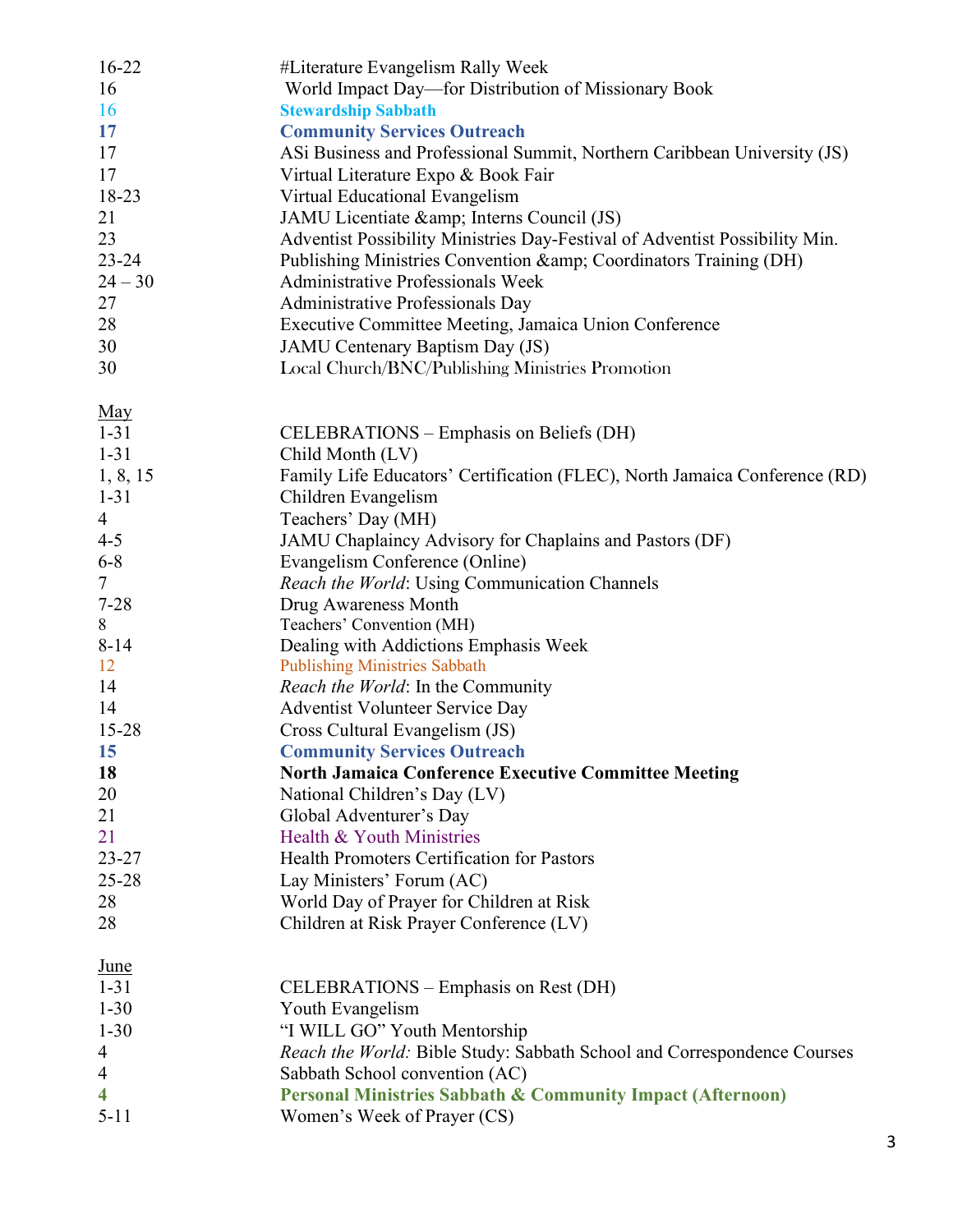| $6 - 11$                  | General Conference Session, St. Louis                                                   |
|---------------------------|-----------------------------------------------------------------------------------------|
| 11                        | Women's Ministries Emphasis Day                                                         |
| 12                        | North Jamaica Conference Sports Day (AS)                                                |
| $12 - 16$                 | GC Breathe Free Facilitators Training                                                   |
| $12 - 18$                 | ASi Week (JS)                                                                           |
| $14 - 15$                 | Conference Session, Central Jamaica Conference                                          |
| 16                        | Evangelism Growth Forum (Online)                                                        |
| 18                        | Reach the World: Nurturing Other Members and Reclaiming                                 |
| 18                        | Retention Summit (AC)                                                                   |
| 18                        | Adventist Church World Refugee Day                                                      |
| $19 - 20$                 | Conference Session, East Jamaica Conference                                             |
| $21 - 22$                 | Conference Session, West Jamaica Conference                                             |
| 19                        | <b>Community Services Outreach</b>                                                      |
| 25                        | JAMU Centenary Baptism Day (JS)                                                         |
| 30                        | Executive Committee Meeting, Jamaica Union Conference                                   |
|                           |                                                                                         |
| <b>July</b>               |                                                                                         |
| $1 - 31$                  | CELEBRATIONS – Emphasis on Air (DH)                                                     |
| $1 - 30$                  | Youth Evangelism                                                                        |
| $1 - 30$                  | "I WILL GO" Youth Mentorship                                                            |
| $\overline{2}$            | Day of Prayer and Fasting                                                               |
| $\overline{2}$            | <b>Personal Ministries Sabbath &amp; Community Impact (Afternoon)</b>                   |
| $3 - 30$                  | <b>IAD</b> Gospel Caravan                                                               |
| 5                         | <b>Pastors' Meeting</b>                                                                 |
| 9                         | Mission Promotion/Advent Mission Emphasis Day (AC)                                      |
| $9 - 23$                  | Youth & Children Ministries Crusade (CS & AS)                                           |
| 10                        | Virtual Health & Wellness Expo                                                          |
| $11 - 14$                 | GC Wellness/Lifestyle Coaching Certification                                            |
| 16                        | Reach the World: Media Ministry                                                         |
| 16                        | <b>Stewardship Sabbath</b>                                                              |
| 16                        | <b>Adventist Youth Society Online</b>                                                   |
| 17                        | <b>Community Services Outreach</b>                                                      |
| 20                        | <b>North Jamaica Conference Executive Committee Meeting</b>                             |
| 23                        | Children's Sabbath                                                                      |
| 28                        | <b>Workers' Meeting</b>                                                                 |
| 28                        |                                                                                         |
| $25 - 27$                 | Executive Committee Meeting, Jamaica Union Conference<br>IAD SeLD Leadership Conference |
|                           |                                                                                         |
| 30                        | <b>JAMU Centenary Baptism Day</b>                                                       |
| 31                        | Women's Ministries Creative Fest (CS)                                                   |
|                           |                                                                                         |
| <b>August</b><br>$1 - 31$ | CELEBRATIONS – Emphasis on Temperance (DH)                                              |
| $1 - 31$                  | NJC Bible Championship (AS)                                                             |
| $2 - 9$                   |                                                                                         |
|                           | Summer Camp                                                                             |
| 6                         | Children and Adolescents Ministries Emphasis Day                                        |
| 6                         | #Global Mission Evangelism                                                              |
| 6                         | Day of Prayer for the Nation                                                            |
| 6                         | <b>Community Services Day</b>                                                           |
| $12 - 14$                 | Graduation, Northern Caribbean University                                               |
| 13                        | Reach the World: Church Planting                                                        |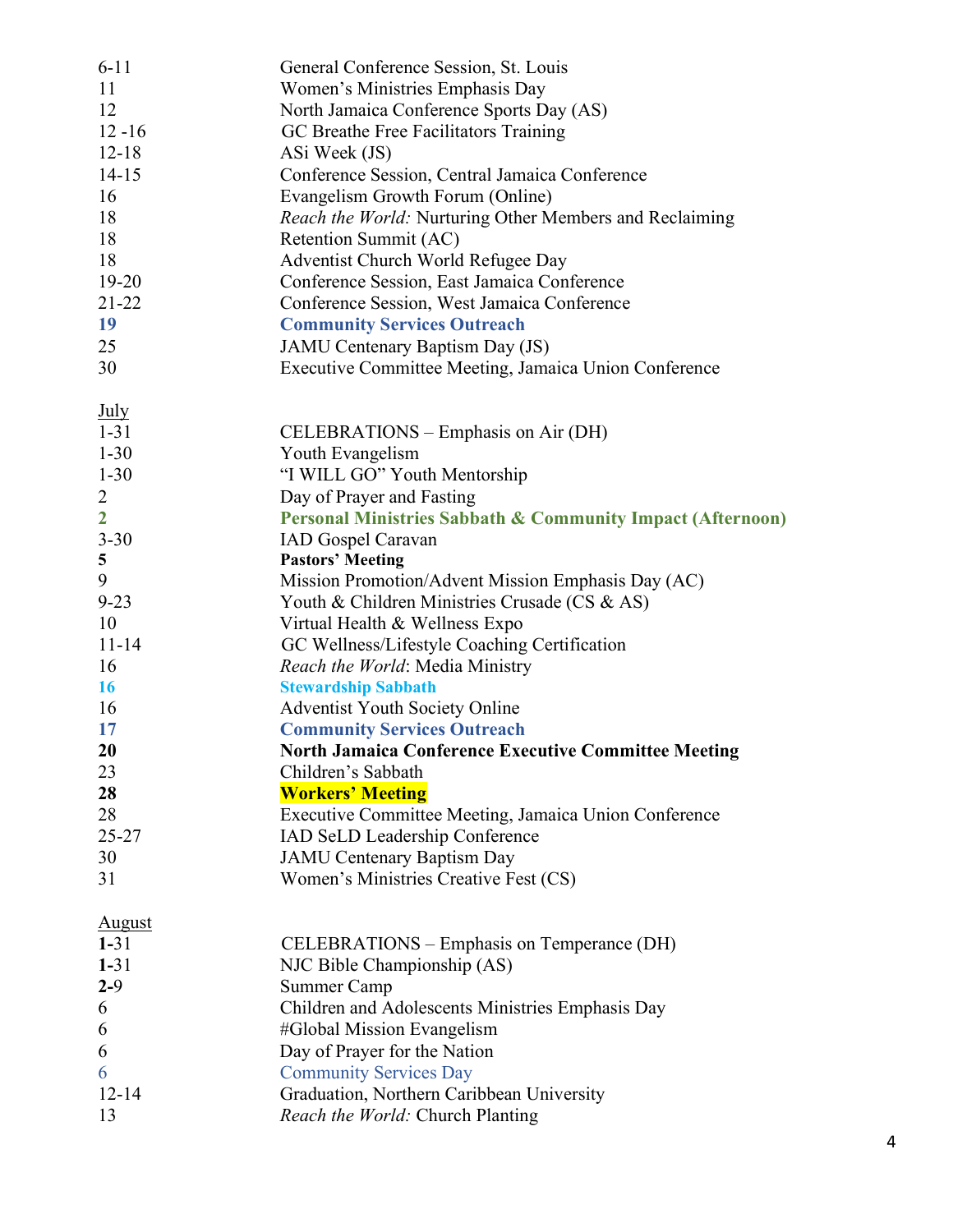| 13        | Personal Ministries Impact (AC)                       |
|-----------|-------------------------------------------------------|
| 13        | JAMU Youth Original Song Fest (DF)                    |
| 14        | Branch Sabbath School Training                        |
| $14 - 31$ | <b>Health Promoters Certification</b>                 |
| 16        | Executive Committee Meeting, East Jamaica Conference  |
| $17 - 21$ | ASi Convention, Jamaica (JS)                          |
| 20        | Sabbath School Virtual Congress                       |
| 20        | University Education Promotion Day                    |
| 20        | Education Day and Youth Day of Prayer                 |
| 21        | <b>Community Services Outreach</b>                    |
| $21 - 22$ | Conference Session, North East Jamaica Conference     |
| 27        | Executive Committee Meeting, Jamaica Union Conference |
| 27        | enditnow Day                                          |
| 27        | #Lay Evangelism                                       |
| 27        | JAMU Centenary Baptism Day (JS)                       |
| 27        | enditnow day - West Jamaica Conference (LV)           |
| 30        | Back to School Symposium (CS)                         |

## September

| CELEBRATIONS – Emphasis on Integrity (DH)                    |
|--------------------------------------------------------------|
| <b>Family Ministries Evangelism</b>                          |
| Personal Ministries Sabbath & Community Impact (Afternoon)   |
| "Issues in the Home" Couples' Education Programme (RD)       |
| <b>Family Togetherness Week</b>                              |
| Deacons and Deaconesses' Retreat (JS)                        |
| Family Togetherness Day of Prayer                            |
| <b>Mission Promotion</b>                                     |
| 100 years of Sabbath School Celebration                      |
| Executive Committee Meeting, North East Jamaica Conference   |
| Evangelism Growth Forum (Online)                             |
| Pathfinder Day                                               |
| <b>Community Services Outreach</b>                           |
| Health Emphasis Week                                         |
| <b>Executive Committee Meeting, North Jamaica Conference</b> |
| #Sabbath School Guest Day                                    |
| <b>JAMU</b> Centenary Baptism Day (JS)                       |
| Executive Committee Meeting, Jamaica Union Conference        |
|                                                              |

| October                 |                                                                       |
|-------------------------|-----------------------------------------------------------------------|
| $1 - 31$                | <b>CELEBRATIONS – Emphasis on Optimism (DH)</b>                       |
| $\perp$                 | Centennial Diaspora Day (All churches and institutions) Division-wide |
| $\mathbf{1}$            | Festival of the 100                                                   |
|                         | Day of Prayer and Fasting                                             |
|                         | <b>Adventist Review Subscription Promotion</b>                        |
|                         | <b>Adventist Teachers Recognition Day</b>                             |
|                         | Personal Ministries Sabbath & Community Impact (Afternoon)            |
| $\overline{4}$          | IAD Move to Live Day (DH)                                             |
| $\overline{\mathbf{4}}$ | <b>Pastors' Meeting</b>                                               |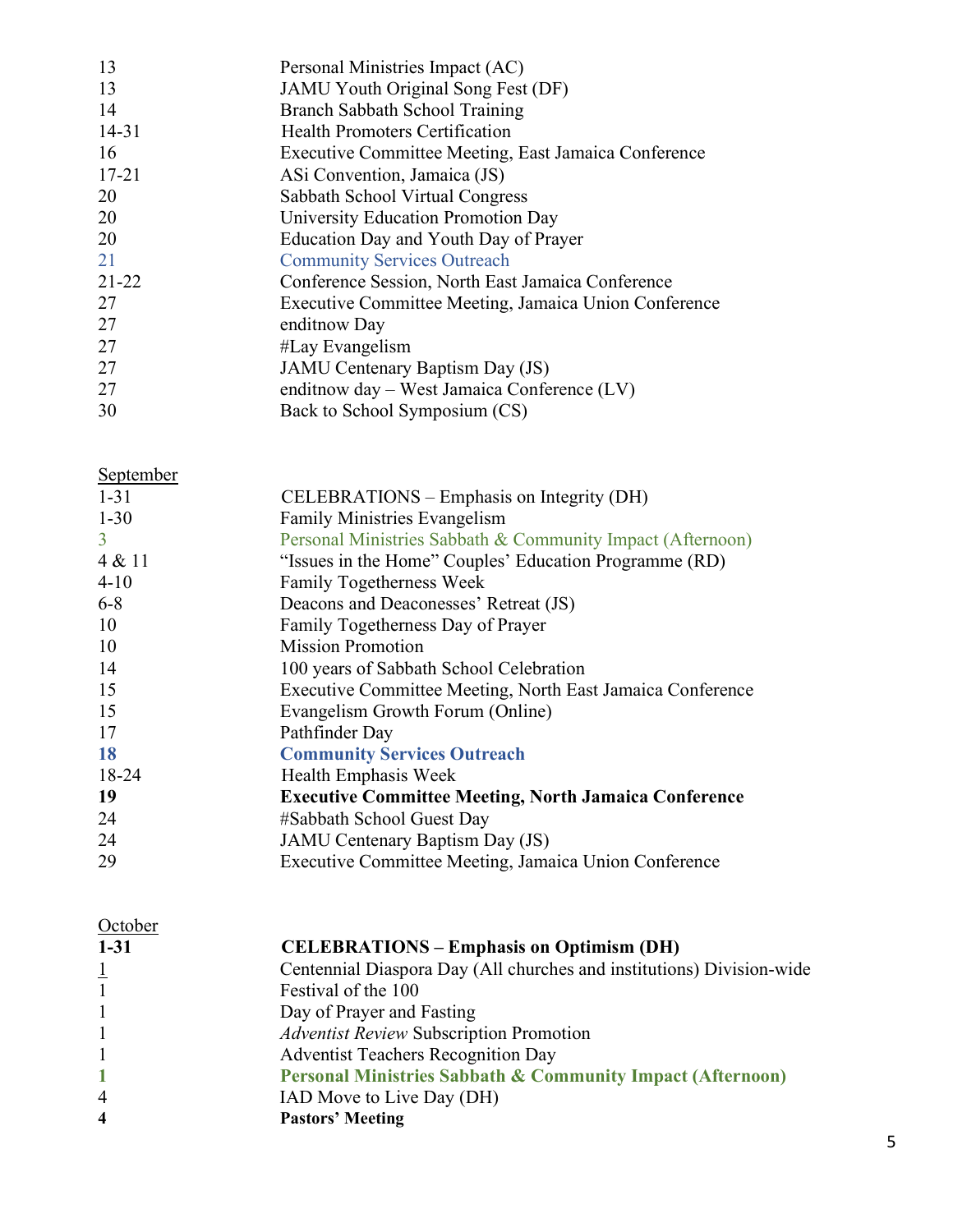| 8         | Day of the Pastor and his Family/Appreciation Day (JS)                      |               |
|-----------|-----------------------------------------------------------------------------|---------------|
| 8         | <b>Adventist Youth Society Online</b>                                       |               |
| 9         | Interschool Bible Challenge (Sword in Hand) (MH)                            |               |
| 9         | Virtual Health & Wellness Expo (DH)                                         |               |
| 9         | Western Leadership Conference/Constituency Meeting                          |               |
| 11        | Executive Committee Meeting, West Jamaica Conference                        |               |
| 12        | Executive Committee Meeting, Central Jamaica Conference                     |               |
| $14 - 16$ | Global Public Campus Ministries Weekend                                     |               |
| 14-22     | Evangelism Radio Directors (AWR)                                            |               |
| 15        | Spirit of Prophecy and Adventist Heritage                                   |               |
| 15-29     | Increasing the Harvest                                                      | Division-wide |
| <b>16</b> | <b>Community Services Outreach</b>                                          |               |
| 18        | Executive Committee Meeting, East Jamaica Conference                        |               |
| 18-22     | Creation Week in Educational Institutions                                   |               |
| 19        | <b>Pastors/Pastoral Couples Certification (JS)</b>                          |               |
| 19        | International Men's Day (RD)                                                |               |
| 22        | Baptismal Festival in Adventist Educational Institutions (All Institutions) |               |
| 22        | <b>Creation Sabbath</b>                                                     |               |
| 22        | <b>JAMU Youth Bible Conference and Bible Connection Finals (DF)</b>         |               |
| 27        | Executive Committee Meeting, Jamaica Union Conference                       |               |
| 29        | Centennial Baptism Day                                                      | Division-wide |
| 29        | JAMU Heritage Quiz (JS)                                                     |               |
| 29        | Community Outreach for the Poor (AC)                                        |               |

November

| $1 - 31$  | <b>CELEBRATIONS</b> – Emphasis on Nutrition (DH)                     |
|-----------|----------------------------------------------------------------------|
| $1 - 30$  | Youth in Leadership Month (DF)                                       |
| 5         | Parenting Conference Online (RD)                                     |
| $5 - 12$  | Week of Prayer                                                       |
| 12        | JAMU Teachers' Certification and Commissioning Ceremony (MH)         |
| 12        | Women's Ministries Sabbath                                           |
| $12 - 18$ | e-Week of Prayer for Youth and Young Adults                          |
| <b>16</b> | <b>Executive Committee Meeting, North Jamaica Conference</b>         |
| 19        | World Orphans-Vulnerable Children Day                                |
| 19        | Deacons and Deaconesses Affirmation Day (JS)                         |
| 19        | International Men's Day and Men's Convention (RD)                    |
| <b>20</b> | <b>Community Services Outreach</b>                                   |
| 25        | International Day for the Elimination of Violence Against Women (LV) |
| 26        | <b>HIV/AIDS</b> Awareness                                            |
| 26        | JAMU Centenary Baptism Day (JS)                                      |
| 27        | Adventist Health Professional Association (AGM) – (DH)               |
|           |                                                                      |

## **December**

| $1 - 31$ | <b>CELEBRATIONS</b> – Emphasis on Social Support (DH)    |
|----------|----------------------------------------------------------|
| $1 - 31$ | Church Board Members Training (JS)                       |
| 3        | $#Stewardship$ Day $(RD)$                                |
| 3        | Investiture & Rally St. Ann & Trelawny Youth Federations |
| $6-8$    | Directors' Huddle (MH)                                   |